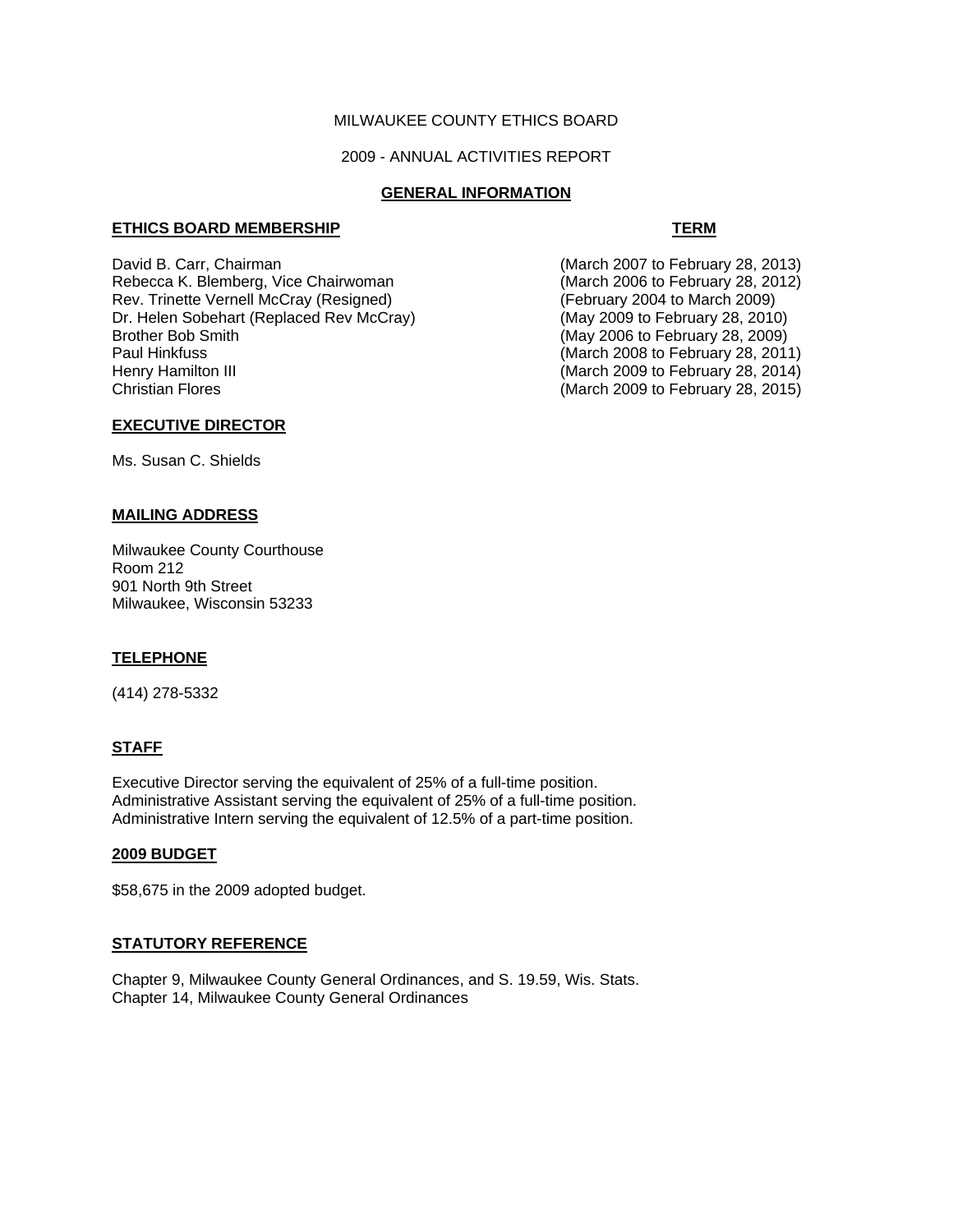### **HISTORY AND APPLICATION OF THE CODE**

The Ethics Board and the Ethics Code it administers were created in February 1975. The County Board has amended the Code 26 times since its inception. The Code sets forth standards of ethical conduct for all county officials elected or appointed, employees and members of boards and commissions. The Code requires all elected officials of the county, and certain employees whose duties and responsibilities include the awarding and execution of contracts for the purchase of supplies, services, materials, and equipment for or on behalf of Milwaukee County, for the construction of public works or for the sale or leasing of real estate, to identify publicly information about their personal financial interests. These same county officials and employees are also required to file annually a sworn affidavit that they have complied with the provisions of Chapter 9 during each year. It is the intent of the Code that: government decisions and policy be made in the best interests of the people, the community, and the government; public office not be used for personal gain; and the public have confidence in the integrity of the government.

## **ORGANIZATION**

The Board consists of six members appointed by the County Executive and confirmed by the Milwaukee County Board of Supervisors for staggered six-year terms. An action by the Ethics Board requires an affirmative vote of four members. While serving on the Board, and for one year prior to his/her appointment, no member can be a county public official or employee, or have been a candidate for public office. The County Executive appoints, subject to confirmation by County Board, an Executive Director who performs such duties as the Board assigns, including the duties of overseeing the daily administration of the office.

## **BOARD RESPONSIBILITIES**

The Ethics Board administers the Code of Ethics written for county officials, employees and members of county boards and commissions, and has three major responsibilities: First, the Board directs persons specified pursuant to the Code, to file with the Board Statements of Economic Interests. These Statements are retained by the Board for public inspection. Second, the Board, upon request, advises any county official or employee or those who do business with county employees on the propriety of matters to which they may become a part, pursuant to the Code. Third, the Board accepts complaints against county officials, employees, or members of county boards and commissions. The Board may conduct a preliminary investigation of such complaints, and make a determination of probable cause of a violation of the Code. If the Ethics Board determines charges should be brought against a county employee or public official, the Board appoints a hearing examiner to conduct a hearing. If a violation of the Code is found by the hearing examiner, the Ethics Board may issue orders which may include a forfeiture up to \$1,000, and/or refer the matter with other recommendations to: the Governor in the case of the County Executive, Sheriff, or Register of Deeds; the Chief Judge to the First Judicial Administrative District of the State of Wisconsin in the case of the Clerk of Circuit Courts; or the County Board in the case of the County Clerk, County Treasurer, or County Supervisor.

## **INTERAGENCY RELATIONSHIPS**

The Board works with the **Executive Branch**, the **Legislative Branch**, the **offices of the constitutionally-elected officials** of county government, and with **all the departments of Milwaukee County government** in receiving financial disclosure statements, the filing of sworn Affidavits of Code compliance, and in enforcing specified standards of conduct, pursuant to the Code of Ethics. **Members of boards and commissions**, while governed by the Code's standards of conduct, are not initially required to file Statements of Economic Interests nor sworn Affidavits of Code compliance unless in a specific instance a board or commission member is required to do so as a result of a finding of probable cause resulting from an investigation by the Ethics Board. The filed Statements of Economic Interests by **candidates to elected offices** are initially filed with the Election Commission and subsequently are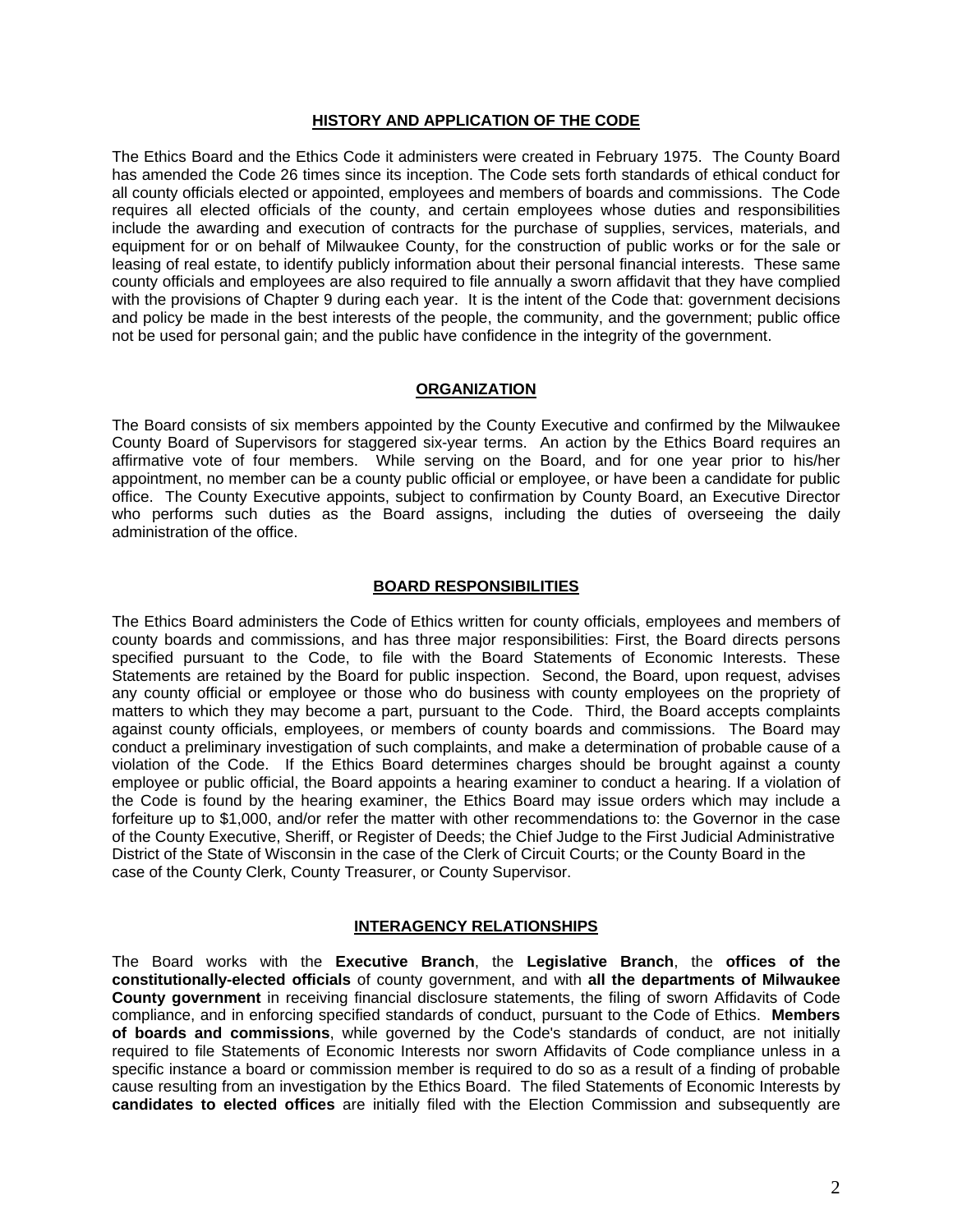submitted to the Ethics Board for permanent filing. On December 11, 1975, the Honorable County Board of Supervisors adopted a Resolution that copies of proposed amendments to the Code of Ethics be submitted to the Ethics Board at the time any such referrals are made to the **Judiciary Committee** by the Board of Supervisors and, further, that the Ethics Board be given an opportunity to be heard by the Judiciary Committee when the matter appears on the agenda of that committee. The Ethics Board has responded to requests for reviews, comments, and guidelines relating to potential conflicts of interest of specific practices relating to matters under consideration before the **Purchasing Standardization Committee**, the **Audit Committee**, **and other committees of the County Board**. For legal opinions, the Board generally seeks the services of **Corporation Counsel**. However, in instances where a conflict of interest may develop or exist, the Ethics Board has in its budget an allowance to obtain independent legal counsel for specific situations at the discretion of the Board. Corporation Counsel's legal opinions address whether the law applies to a set of facts, that is, whether or not the law is controlling to a specific set of facts. It remains the province of the Ethics Board to determine whether or not specific facts constitute probable cause of a violation of the Ethics Code. At the invitation of the Ethics Board, a staff attorney of the Corporation Counsel attends all regular meetings of the Board. In conducting an investigation, the Board has sought the assistance of the **Department of Audit** and the **Detective Division of the Sheriff's Department** and has consulted with the **District Attorney's office** on charges relating to the violation of other related statutes. Effective July 2008, the Ethics Board files a copy of all verified complaints and investigation requests with the **District Attorney's Office** and delays further action if so requested by the **District Attorney**. After a determination by the hearing examiner that a violation of the Code exists the Ethics Board contacts the county employee's **appointing authority** or, in the case of various elected officials of the county, the **Governor**, the **Chief Judge**, or the **County Board of Supervisors**, pursuant to s. 9.13, County General Ordinances. Annually, along with all other funded departments in the county, the Ethics Board presents its operating budget to the **County Executive** and appears before the **Finance Committee** of the County Board seeking County Board appropriations for its operation.

## **BOARD OPERATIONS**

During the 12 months covered by this report (calendar year 2009), the Ethics Board met four times pursuant to county ordinance for the purpose of carrying out the Board's assigned duties and responsibilities. The meetings were preceded by public announcements of the time, place and matters to be discussed. Although requests for confidential written advice and investigations must, as a matter of ordinance, be held in closed session, the Board gives public notice of the time, place, and general subject of its closed sessions in conformance with the State Open Meeting law. All other items of the meeting agenda are held in public session.

## **SELECTED STATISTICS**

| <b>Statements of Economic Interests</b>            | 2007 | 2008 | 2009     |
|----------------------------------------------------|------|------|----------|
| Persons required to file Statement                 | 305  | 307  | 291      |
| Delinquent filing of Statements                    | 0    | 0    | $\Omega$ |
| Requests for review of Statements                  |      |      |          |
|                                                    | 62   | 103  | 118      |
| Requests for Advice by Persons Subject to the Code |      |      |          |
| Oral requests with oral responses                  | 29   | 32   | 26       |
| Formal requests with written responses             |      | 2    | 6        |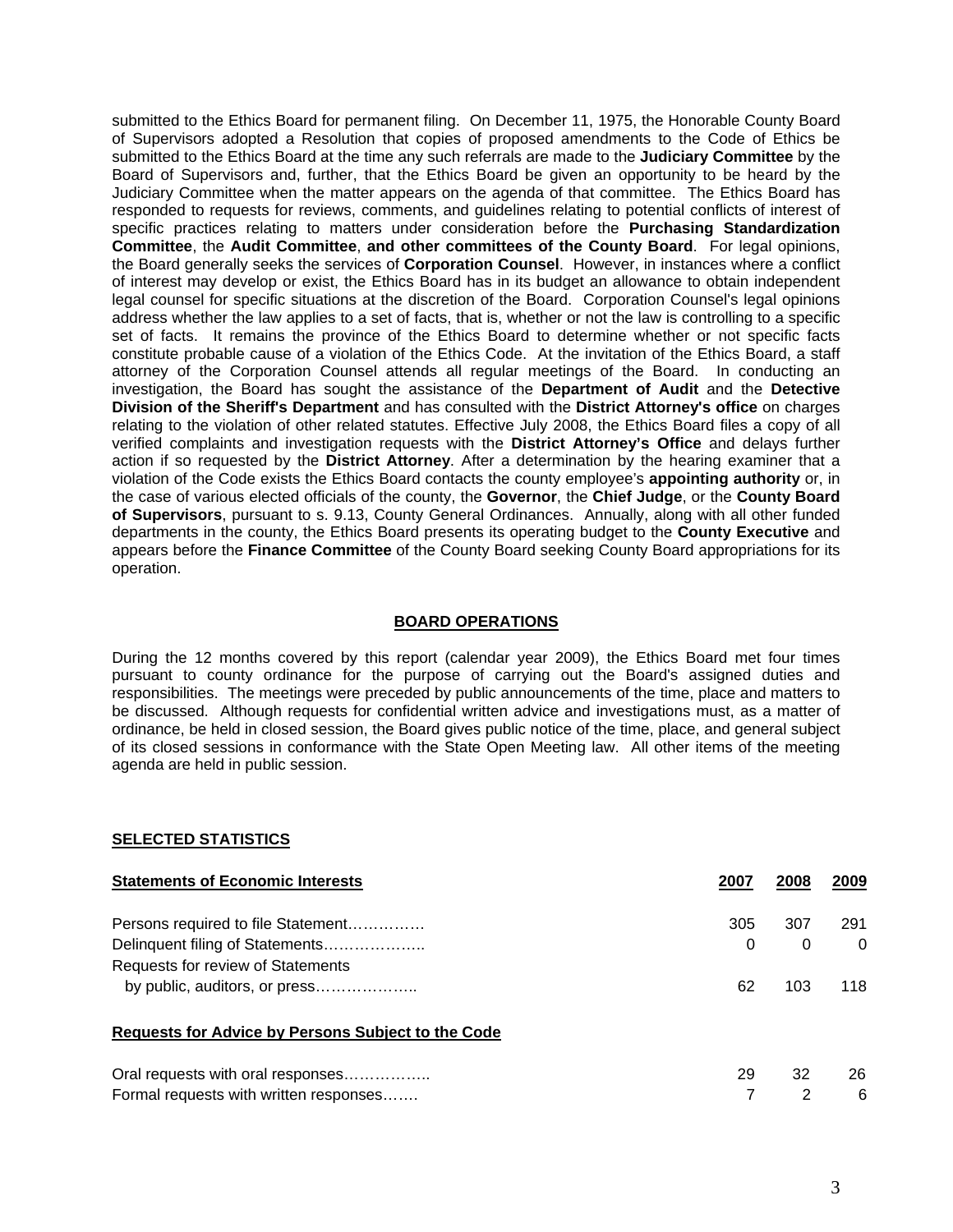# **Complaints and Investigations**

|                                                 | 2.           |          |                |
|-------------------------------------------------|--------------|----------|----------------|
| Formal verified complaints                      | $\mathbf{0}$ |          | $\overline{0}$ |
| Complaints giving rise to formal investigations | $\Omega$     | റ        | $\overline{0}$ |
|                                                 | $\Omega$     | $\Omega$ | $\overline{0}$ |

## **FINANCIAL DISCLOSURE**

One of the Board's principal duties is to administer the financial disclosure provisions of the Code of Ethics. In this reporting period, the Board has received and maintains 291 Statements on file. This number includes the County Executive, members of the Board of Supervisors, all elected constitutional officers, employees whose job description includes considerable responsibility in the process of purchasing on behalf of the county, and candidates who ran for county elected offices. Required disclosures on the Statements include:

- 1. OFFICES AND DIRECTORSHIPS. The identity of any organization in which the person who is required to file is an officer, director, or holds a position. Reporting exceptions are positions held in charitable, religious, and educational organizations not doing business with Milwaukee County.
- 2. SECURITIES. The identity of any business organization, municipal or other corporation in which the person required to file owns securities having a value of \$5,000 or more or an interest of 10% or more in such business.
- 3. CREDITORS. The identity of any creditor to whom the person required to file owes \$5,000 or more, and the amount owed.
- 4. REAL PROPERTY. The identity of any real property located in Milwaukee County or a contiguous county in which the person required to file holds an interest valued at \$5,000 or more. Exceptions for reporting are one's own principal residence and any property in which the pro rata share held by the person reporting is less than 10% of the outstanding shares on the real property.
- 5. TRANSFERS. The identity of the type and amount of any securities or real property valued in excess of \$5,000, or 10% of the business or property which the person required to file has transferred his/her ownership to any member of his/her immediate family within two calendar years.

All persons required to file in the year 2009 did so in a timely fashion.

On December 18, 1996, the Ethics Board adopted a policy regarding the standard determining "real estate value" which is: "Value" shall be defined as the last assessment for real estate property tax purposes which has been issued by the public official responsible to assess property valuation for real estate tax purposes. The tax assessment shall be conclusive evidence of the "value" of said real estate unless a challenge to said assessment has been filed by the declarant at the time of the submission of the Statement of Economic Interests.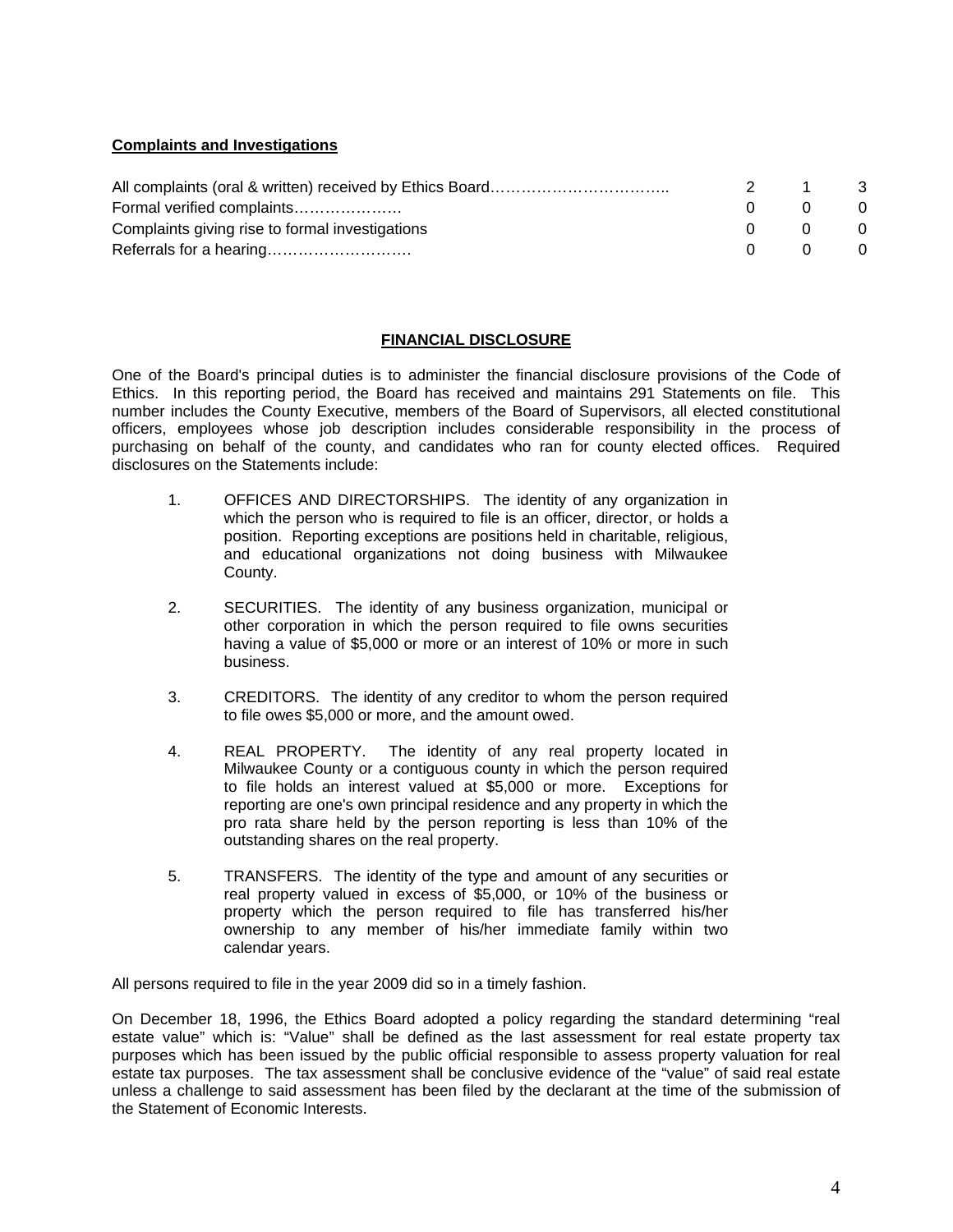## **EXAMINATION OF STATEMENTS OF ECONOMIC INTERESTS**

Every Statement submitted is reviewed by a member of the staff and has been reviewed by members of the Ethics Board in the past. The Board has changed its policy of having Ethics Board members review the Statements of Economic Interests in 2009 and reviews are now made by staff. Any serious discrepancies are brought to the attention of the Ethics Board for review. Whenever inconsistencies are identified during the review process, additional information may be required from the declarant to bring the Statement into conformity with the law.

All filed Statements are open to public inspection at the Board's office during regular business hours. In this reporting period, 118 requests were made to examine filed Statements. Following a policy of the Ethics Board, requests to examine are made in writing, and persons whose Statements are examined are so notified with the identity of the person requesting inspection.

## **ANNUAL AFFIDAVIT**

Every person required to file a Statement of Economic Interests is also required to file annually a sworn affidavit attesting that the Code has been read and understood, and that they have complied with the provisions of the county's Ethics Code.

## **STANDARDS OF CONDUCT**

The Code of Ethics for county officials and employees provides:

- A. **NO FINANCIAL GAIN OR ANYTHING OF SUBSTANTIAL VALUE.** Except as otherwise provided or approved by the County Board, no county public official or employee shall use his/her public position or office to obtain financial gain or anything of substantial value for the private benefit of himself/herself or his/her immediate family, or for an organization with which he/she is associated. 9.05(2)(a)
- B. **NO PERSON MAY OFFER ANYTHING OF VALUE.** No person shall offer to give to any public official or employee, directly or indirectly, and no public official or employee shall solicit or accept from any person, directly or indirectly, anything of value if it could reasonably be expected to influence the public official's or employee's vote, official actions or judgment, or could reasonably be considered as a reward for any official action or inaction on the part of the public official or employee.  $9.05(2)(b)$
- C. **NO SUBSTANTIAL INTEREST OR BENEFIT.** No public official or employee may:
	- 1. **Take any official action** substantially affecting a matter in which the public official, employee, a member of his/her immediate family, or an organization with which the public official or employee is associated has a substantial financial interest. 9.05(2)(c)1
	- 2. **Use his/her office or position** in a way that produces or assists in the production of a substantial benefit, direct or indirect, for the public official, employee, members of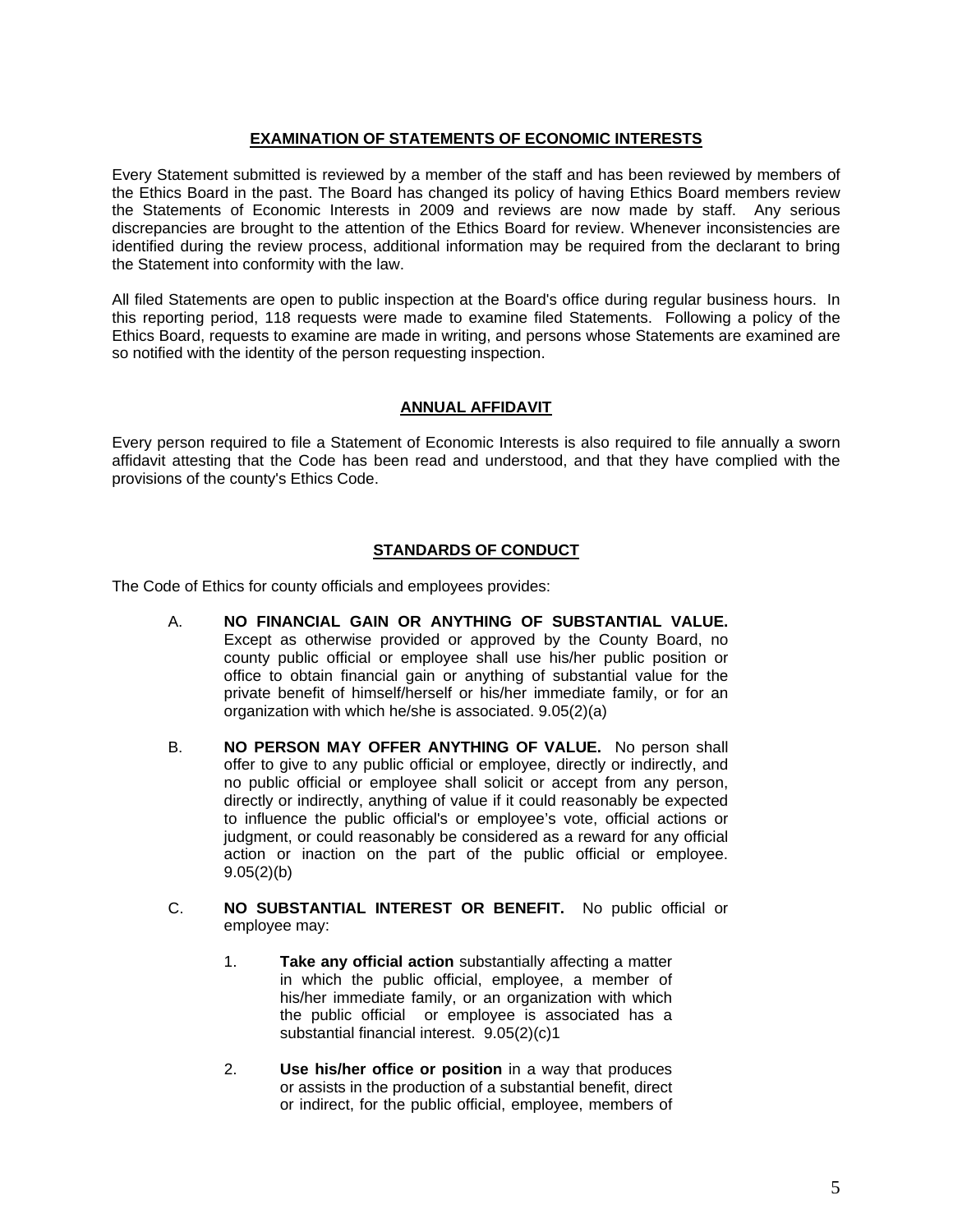the public official's or employee's immediate family either separately or together, or an organization with which the public official or employee is associated. (9.05(2)(c)2

- D. **NO DISCLOSURE OF PRIVILEGED INFORMATION.** No county public official or employee shall use or disclose privileged information gained in the course of, or by reason of, his/her position or activities which in any way could result in financial gain for himself/herself or for any other person. 9.05(2)(d)
- E. **NO USE OF PUBLIC POSITION TO INFLUENCE OR GAIN UNLAWFUL BENEFITS.** No county public official or employee shall use or attempt to use his/her public position to influence or gain unlawful benefits, advantages, or privileges for himself/herself or others. 9.05(2)(e)
- F. **NO OFFER OR GIFTS OR ANYTHING OF VALUE**. No county public official shall offer or give anything of value to a member or employee of a county department or entity, while that member or employee is associated with the county department or entity, and no member or employee of a department shall solicit or accept from any such person, anything of value from a county official or employee 9.05(2)(f)
- G. **LIMITS ON CONTRACTS WITH COUNTY.** No county public official or employee and no business with which he/she or his/her spouse has a significant fiduciary relationship or organization shall enter into any contract with the county unless that contract has been awarded through a process of public notice and competitive bidding in conformity with applicable federal and state statutes and county ordinances.  $9.05(2)(q)$
- H. **LIMITS ON LEASE OF REAL ESTATE WITH COUNTY.** No county public official or employee and no business in which that county public official or employee has a ten (10) percent or greater interest shall enter into a lease of real property with the county, except that the county board, upon a publicly filed and considered request, shall waive this subsection when it is in the best interests of the county. 9.05(2)(h)
- I. **NO LIMITS ON LAWFUL PAYMENTS**. Paragraph (c) does not prohibit an elected official from taking any action concerning lawful payment of salaries or employee benefits or reimbursement of actual and necessary expenses or prohibit an elected official from taking an official action with respect to any proposal to modify a county ordinance. 9.05 (2)(i)
- J. **NO SOLICITATION OF AT-WILL EMPLOYEES.** No elected county official shall knowingly solicit a campaign contribution from any "at will employee" defined as an employee who is not under union or labor contract with the county, who is hired for an indefinite term or who is under an independent contract with the county or its subparts or who can be discharged for any non-discriminatory reason. 9.05 (2)(j)
- K. **NO CAMPAIGN CONTRIBUTIONS TO COUNTY OFFICIALS WITH APPROVAL AUTHORITY.** No person(s) with a personal financial interest in the approval or denial of a contract or proposal being considered by a county department or with an agency funded and regulated by a county department, shall make a campaign contribution to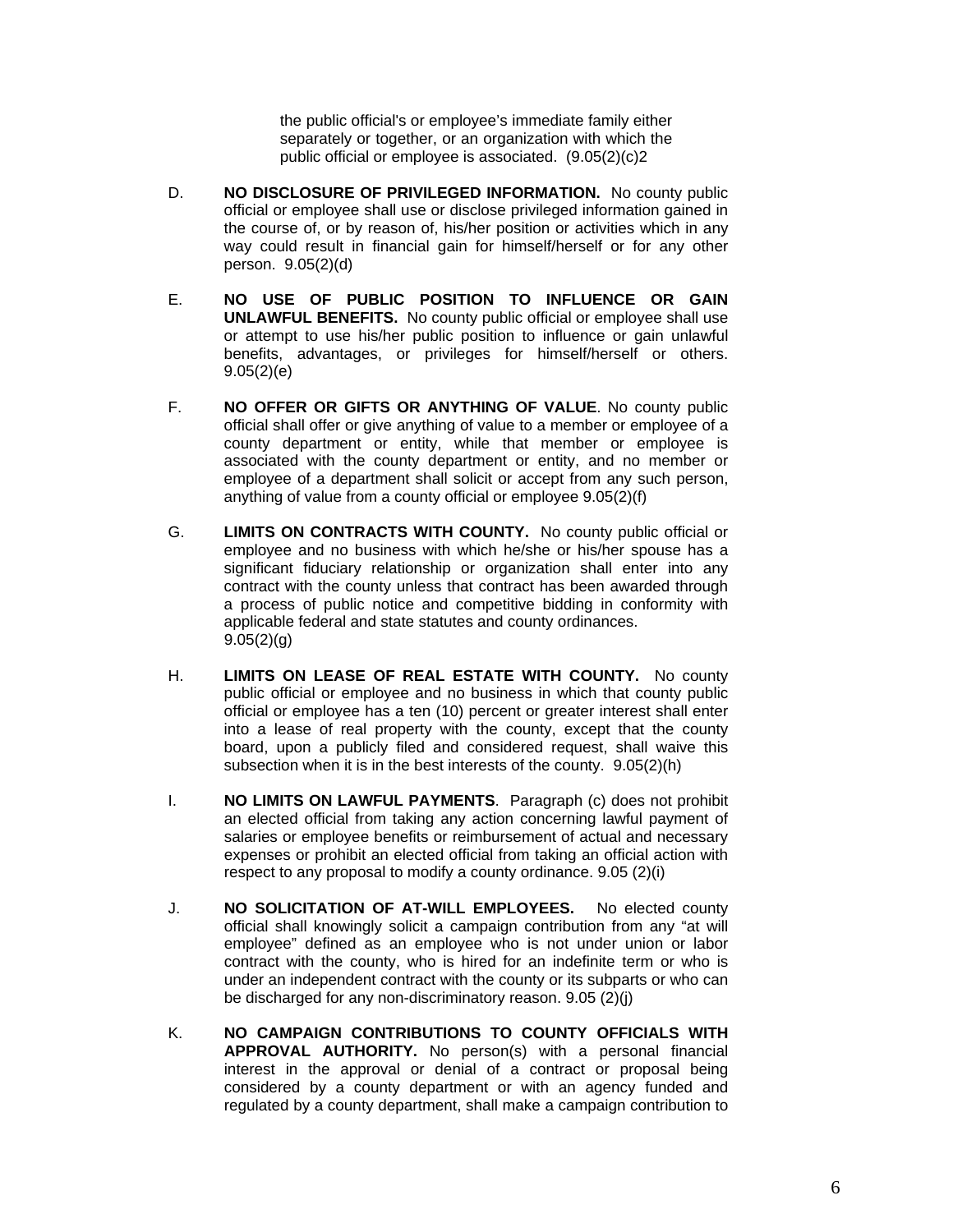any county elected official who has approval authority over that contract or proposal during its consideration. Contract or proposal consideration shall begin when a contract or proposal is submitted directly to a county department or to an agency funded or regulated by a county department until the contract or proposal has reached final disposition, including adoption, county executive action, proceedings on veto (if necessary) or departmental approval. This provision does not apply to those items covered by Section 9.14 unless an acceptance by an elected official would conflict with this section. The language in section 9.05(2)(k) shall be included in all Requests for Proposals and bid documents. 9.05(2)(k)

**L. LIMITS ON HONORARIUMS FEES OR EXPENSES.** No county public official or employee shall accept or solicit an honorariums, fees or expense reimbursements, except in accordance with section 9.14.

The foregoing prohibitions in Section 9.05 are not to be construed to prohibit a County Board Supervisor from making inquiries for information on behalf of or representing a person before any county board, commission, or department in discharge of his/her official duties.

# **LIMITS ON CONTACT AFTER LEAVING COUNTY SERVICE**

Former county officials and employees cannot communicate with the county department with which they were formerly associated as a paid representative for 12 months after leaving public office or county service. 9.05(3)(a)

Former county officials and employees cannot for 12 months after leaving public office or county service, for compensation, represent any person other than the county in connection with any judicial or quasi judicial proceeding, application, contract, claim, or charge in which the individual was personally and substantially involved as a county public official or employee. 9.05(3)(b)

The Ethics Board will accept and review written requests for exemption from these prohibitions.

# **LIMITS ON POLITICAL ACTIVITY**

Effective July 17, 2008, County public officials and employees are prohibited from wearing or displaying any campaign material, distributing any campaign literature, soliciting contributions for any candidate, engaging in political campaign activities for any candidate or circulating nomination papers for elected office at his or her place of employment while engaged in his or her official duties shall, for the apparent purpose of seeking to elect or defeat a person seeking elective office. 9.06(1)

County public officials and employees are prohibited from coercing or attempting to coerce contributions or services from subordinate employees in support of a political party or a candidate for elective office or for or against a referendum position, or retaliating against or rewarding an employee for refraining from participating in any political activity. 9.06(2)

County public officials and employees are prohibited from promising an appointment to any county position as an apparent reward for any political activity. 9.06(3)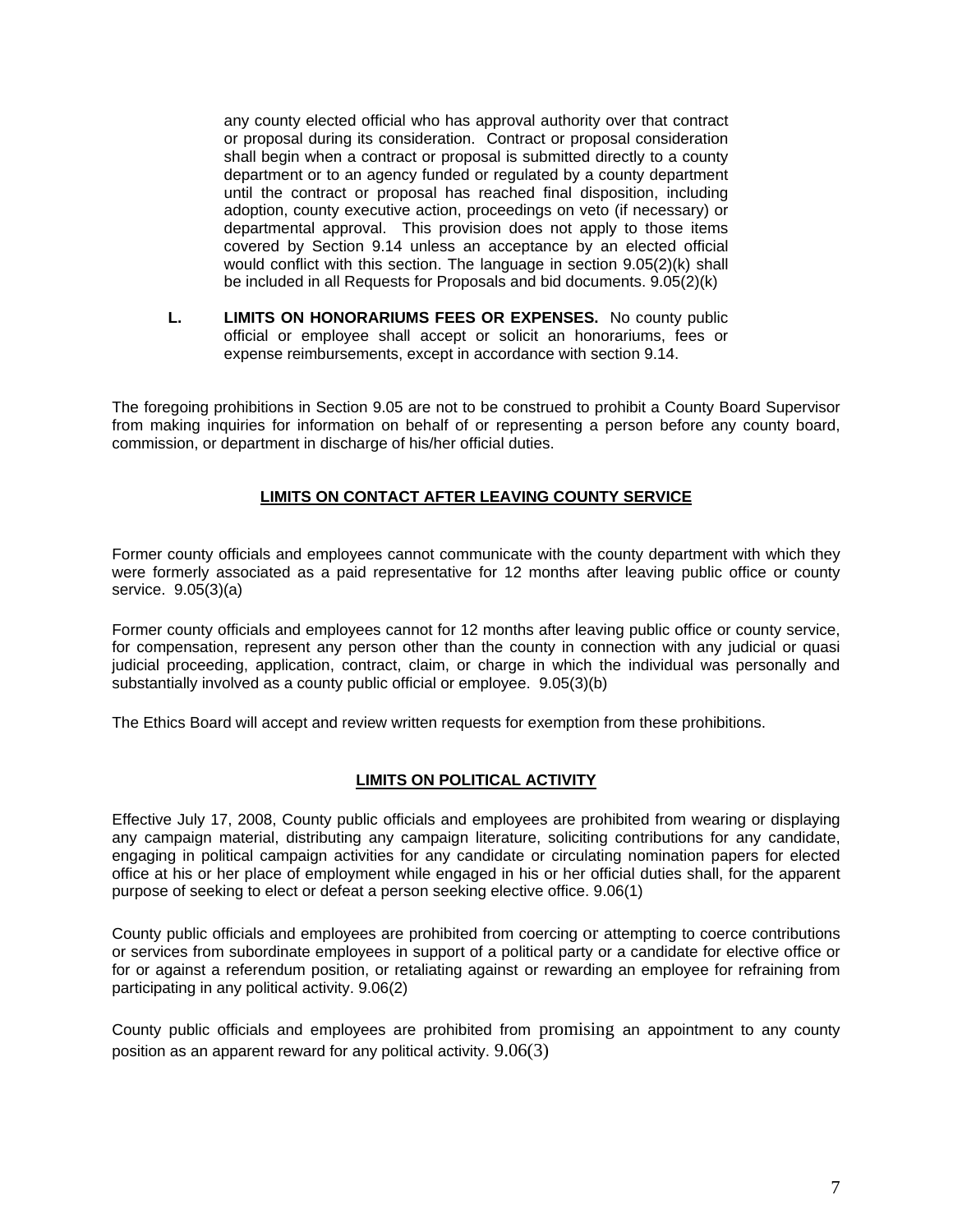## **REQUESTS FOR ADVICE**

Anyone subject to this Ethics Code may request of the Ethics Board written advice regarding the propriety of any matter to which he or she is or may become a party. All requests for advisory opinions are confidential unless the privilege of confidentiality is expressly waived by the requestor. In 2009, 26 oral requests for advice were made by county officials and employees, which requests were satisfied simply by an explanation of the language in the written Code. There were six written requests for advice.

The Ethics Board, directly or through its executive director, received and responded to a number of inquiries from other government units, the press and citizens, regarding the applicability, contents and procedures relating to the Ethics Code.

## **COMPLAINTS AND INVESTIGATIONS**

Pursuant to the Code, the Board accepts verified complaints of alleged violations of the Ethics Code. During this reporting period, the Board reviewed no written or verified complaints of alleged violations of the Ethics Code by a County official or employee. One complaint of a lobbying violation was investigated, but no further action was taken. One lobbying violation was pursued in circuit court to recoup penalties related to the late filing of a lobbyist report.

## **EDUCATION AND TRAINING**

In 2009, the Ethics Board redesigned its website to include three tutorials designed to begin the process of education on the Ethics Code for Milwaukee County Employees, Appointed Officials and Elected Officials.

## **COMMENTS AND INTERPRETATIONS ON SELECTED SECTIONS OF THE ETHICS CODE**

## **THE PROPRIETY OF OUTSIDE EMPLOYMENT**

Section 9.05(1), County General Ordinances, does not preclude any county elected official or employee from accepting other employment or following another pursuit which in no way interferes with the full and faithful discharge of their duties to the County. The Ethics Board reiterated that all County officials and employees should conduct themselves in a manner and exercise their judgment to reinforce the principle that the appearance of impropriety sometimes may be worse than the impropriety itself. The use of County salaried time and other County resources, such as facilities, supplies, and services, for personal or private gain, not available to all citizens, is prohibited.

## **COUNTY EMPLOYES REQUIRED TO FILE A FINANCIAL DISCLOSURE**

Section 9.03(1), County General Ordinances, applies to all County employees whose job duties include the responsibility of writing specifications and/or contain any decision-making capacity relating to the amending or execution of purchase contracts on behalf of the County. (Corporation Counsel opinion of January 30, 1981) Each department head is required to indicate annually to the Ethics Board which subordinates they believe perform assignments within the above purchasing description. The Board has determined that these designations by the department head are not controlling. After a review of these lists, the Board sends a directive to all employees who are required to file their annual Statement of Economic Interests and their accompanying Affidavit of compliance to the Code. The Ethics Board is ultimately responsible to determine who should file. Failure to file after being directed to do so by the Ethics Board could subject that employee to the sanctions of s. 9.03(4), which provides in part: "...no person...may receive his/her salary..." after failing to file.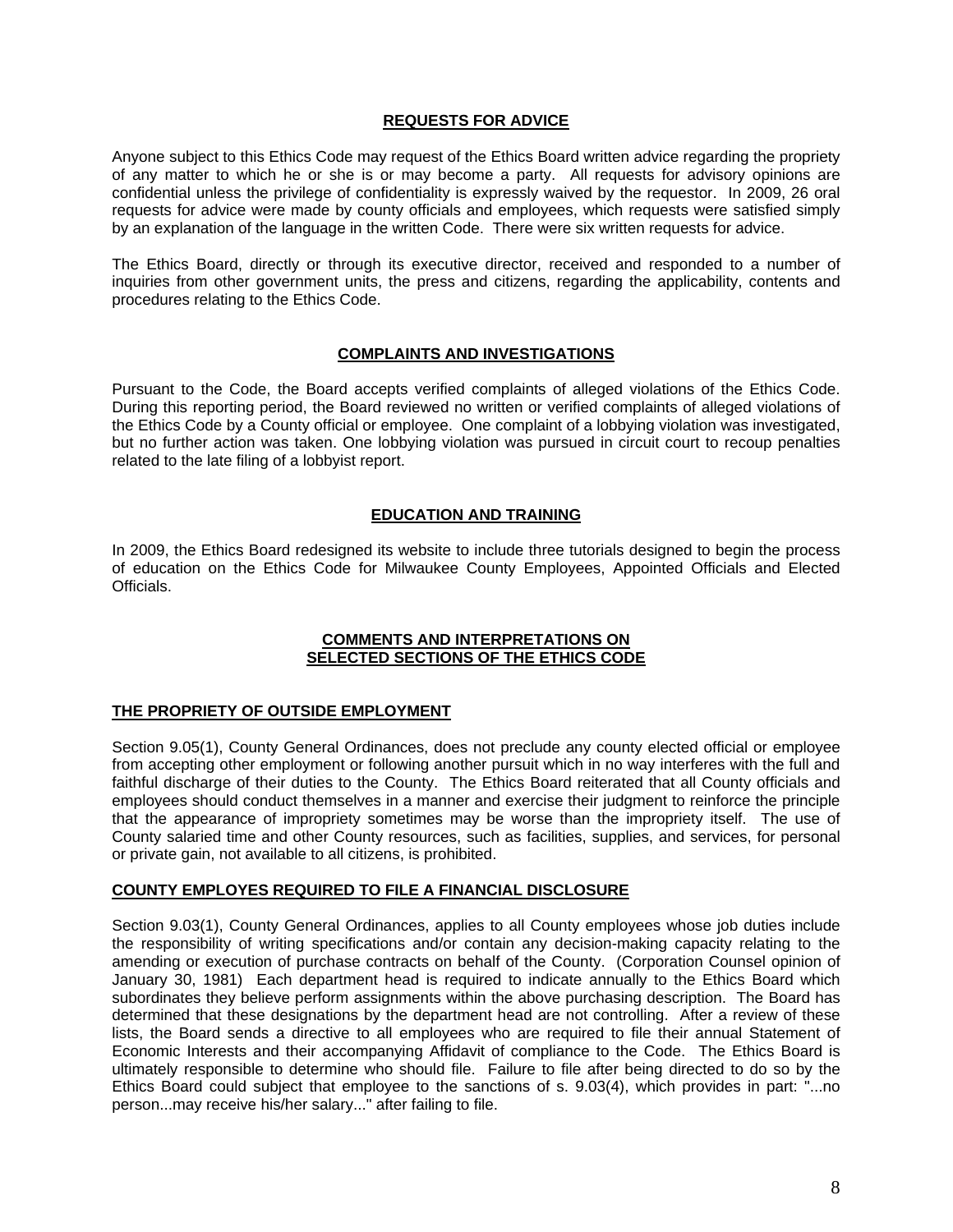## **DUAL BOARD MEMBERSHIP ON BOARDS AND COMMISSIONS**

On December 18, 1996, the Ethics Board adopted the State of Wisconsin Ethics Board interpretation of the words "associated" and "organization relative to dual membership on boards and commissions.

The State Ethics Board stated in an opinion that a county official who was appointed pursuant to a state statute or a county ordinance or resolution, was representing the county's interests on that board and, therefore, was not "associated" with the organization. The elected official serves in a representative capacity, not an individual one, and protects the county's interests, and is not simply serving the organization.

The State Ethics Board opinion re-affirmed the County Ethics Board's earlier position of February 19, 1996, that, unless otherwise specified by law, a county official may not simultaneously be an officer or director of a private organization (in a capacity other than as a representative of the county's interests) and 1) take official action substantially affecting the organization or 2) use his or her public office to produce a substantial benefit for the organization.

## **CAMPAIGN SOLICITATION OF AT- WILL EMPLOYEES PROHIBITED**

On December 18, 2003 the County Board of supervisors adopted File No. 03-591 an ordinance amendment to Chapter 9, which prohibits elected County officials from soliciting campaign contributions from "at-will" County employees.

## **CAMPAIGN CONTRIBUTIONS BY CONTRACTORS RESTRICTED**

On March 18, 2004 the County Board of Supervisors adopted File No. 03-593, an ordinance amendment to Chapter 9 which prohibits a person(s) with a personal financial interest in the approval or denial of a contract being considered by a County department or with an agency funded and regulated by a County department from making a campaign contribution to any elected County official who has approval authority during the contract's consideration.

# **ETHICS CODE OMNIBUS AMENDMENTS 2004**

On December 16, 2004 the County Board of Supervisors adopted File No. 04-191, an ordinance amendment to Chapter 9 which updated the code; provided a new designation of "appointed official;" required Pension Board members to file quarterly and elected officials to file semi-annually, and Ethics Board and Election Commission members to file reports; provided penalties for failure to report receipt of honorariums; placed a limitation on lobbying by former county officials and employees; and more clearly identified the process for the appointment of an independent fact finder.

# **REVISIONS TO CHAPTER 14 MCGO CONCERNING LOBBYING ACTIVITIES**

In September 2004, the County Board of Supervisors adopted Resolution, File No. 04-365, directing revisions to Chapter 14, MCGO, regarding the regulation of lobbying. The changes were to: establish reasonable registration requirements to identify lobbyists and principals who seek to influence legislative or administrative actions; require lobbyists and their principals to submit a detailed description of the nature of lobbying efforts; require lobbyists and their principals to submit expense statements that accurately describe the financial value of the lobbying effort including expenses and pro-rated salaries or fees of lobbyists and principals involved in the effort; establish a reasonable system of enforcement and sanctions for violations; and revise the existing registration fee structure for lobbyists and create a fee structure for principals. The Ethics Board was given responsibility for prescribing forms and instructions for preparing and filing registration applications and expense statements and for preparing a manual on the uniform method of accounting and reporting for persons required to provide information or to file statements. The Ethics Board was directed to establish rules to enforce the various provisions of the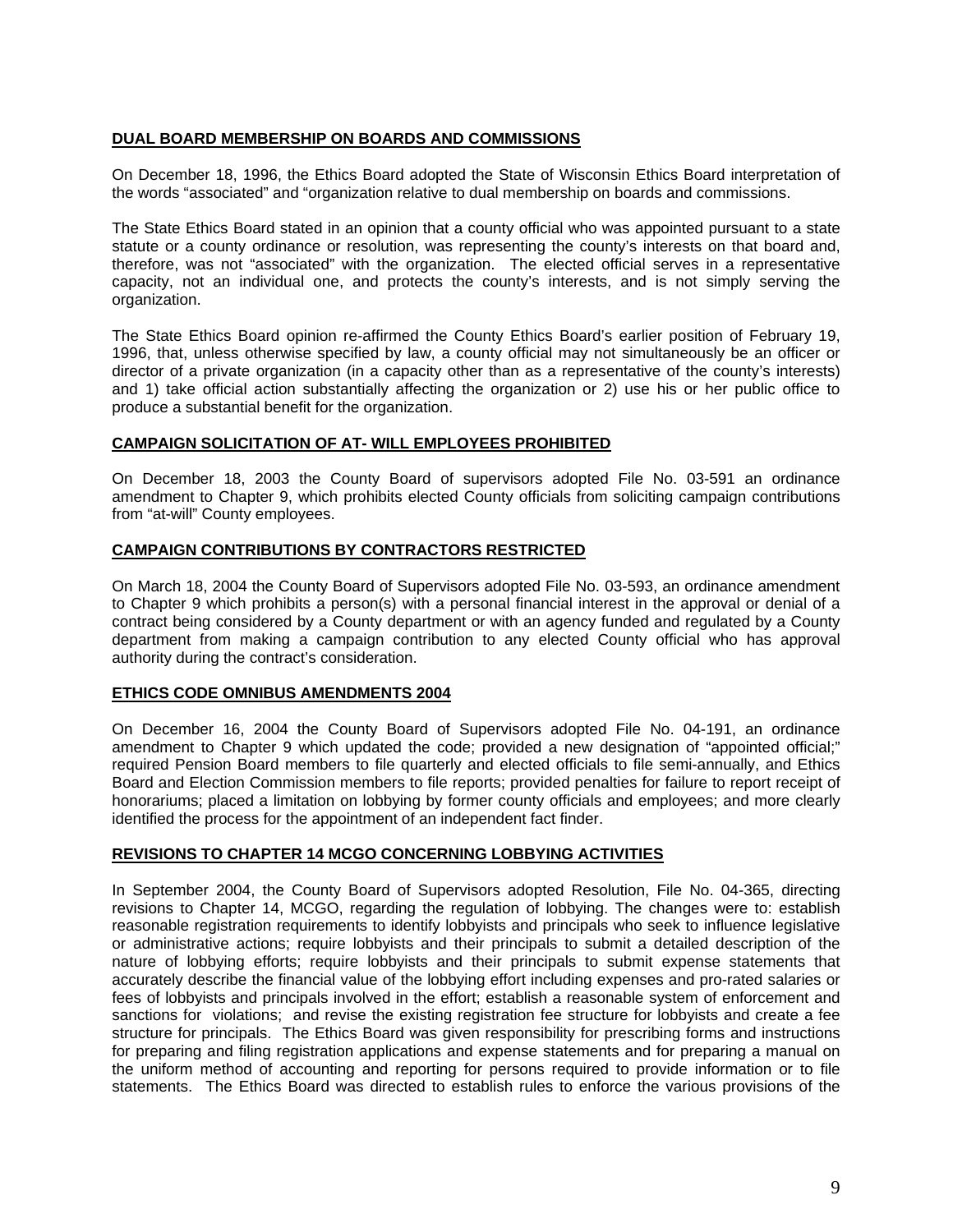lobbying chapter, including a schedule of sanctions and forfeitures pursuant to Section 14.11 MCGO and could now levy sanctions and penalties. These provisions went into effect as of January 1, 2006.

In 2006, the Ethics Board approved the forms to be used in registering lobbyists and adopted a schedule of sanctions and forfeitures pursuant to Section 14.11, MCGO. A lobbyist manual is now available for reference. Lobbyist registration information and forms are now available on the Ethics Board and the County Clerk websites.

# **ETHICS CODE OMNIBUS AMENDMENTS 2008**

On July 17, 2008 the County Board of Supervisors adopted File No. 06-283(a)(a), an ordinance amendment to Chapter 9, which updated the code. The primary changes were as follows: An external appointment process was created to avoid the appearance of political influence for Ethics Board members which also limited board members to two terms. Standards of conduct were set forth in plain language. An advisory opinion process was formalized by requiring individuals to file written or notarized complaints and by authorizing the Office of Corporation Counsel to act in the stead of the Ethics Board where delay is of substantial inconvenience or detriment to the requesting party. A protocol was established for cooperating with the Milwaukee County District Attorney's Office. Bans were placed on political activity in the courthouse. County public officials and employees were prohibited from wearing or displaying any campaign material, distributing any campaign literature, soliciting contributions for any candidate, engaging in political campaign activities for any candidate or circulating nomination papers. County public officials and employees were additionally prohibited from coercing or attempting to coerce contributions or services from subordinate employees in support of a political party or a candidate for elective office or for or against a referendum position, or retaliating against or rewarding an employee for refraining from participating in any political activity. County public officials and employees were prohibited from promising an appointment to any county position as an apparent reward for any political activity. The Statement of Economic Interests form was expanded to cover the reporting of financial activity by spouses.

# **SYNOPSES OF ETHICS BOARD 2009 ADVISORY OPINIONS**

- An employee sought advice as to whether or not it was an ethics code violation to operate a childcare organization while employed with the Department of Health and Human Services in the Economic Support Division. The Ethics Board advised that based on the employees current position and ongoing contact with employees in certain positions, that owning and operating a private daycare center, either directly or indirectly, while employed with the Department of Health and Human Services in the Economic Support Division would place the employee in a position to obtain financial gain or substantial value for private benefit. Therefore this could be an ethics code violation and the Board cautioned against it. September 11, 2009
- An administrator sought advice as to whether or not it was an ethics code violation to do outside consulting services to another county. The Ethics Board advised that it would not be an ethics code violation as long as the administrator provided the consulting on their own time and didn't use county resources. Any consulting done that required leaves of absence from the county position would have to be approved by the department head/appointing authority. While doing the consulting, the administrator would have to advise that they are acting as a service provider and not as an official or agent of Milwaukee County. July 8, 2009
- An administrator sought advice as to whether or not it was an ethics code violation to accept employment with a non-profit organization that had done business with Milwaukee County. The Ethics Board advised that since the non-profit organization had recently reapplied for funding under a Milwaukee County Program, the offer of employment could be seen as a reward for any contracts extended to the organization where the administrator had made funding